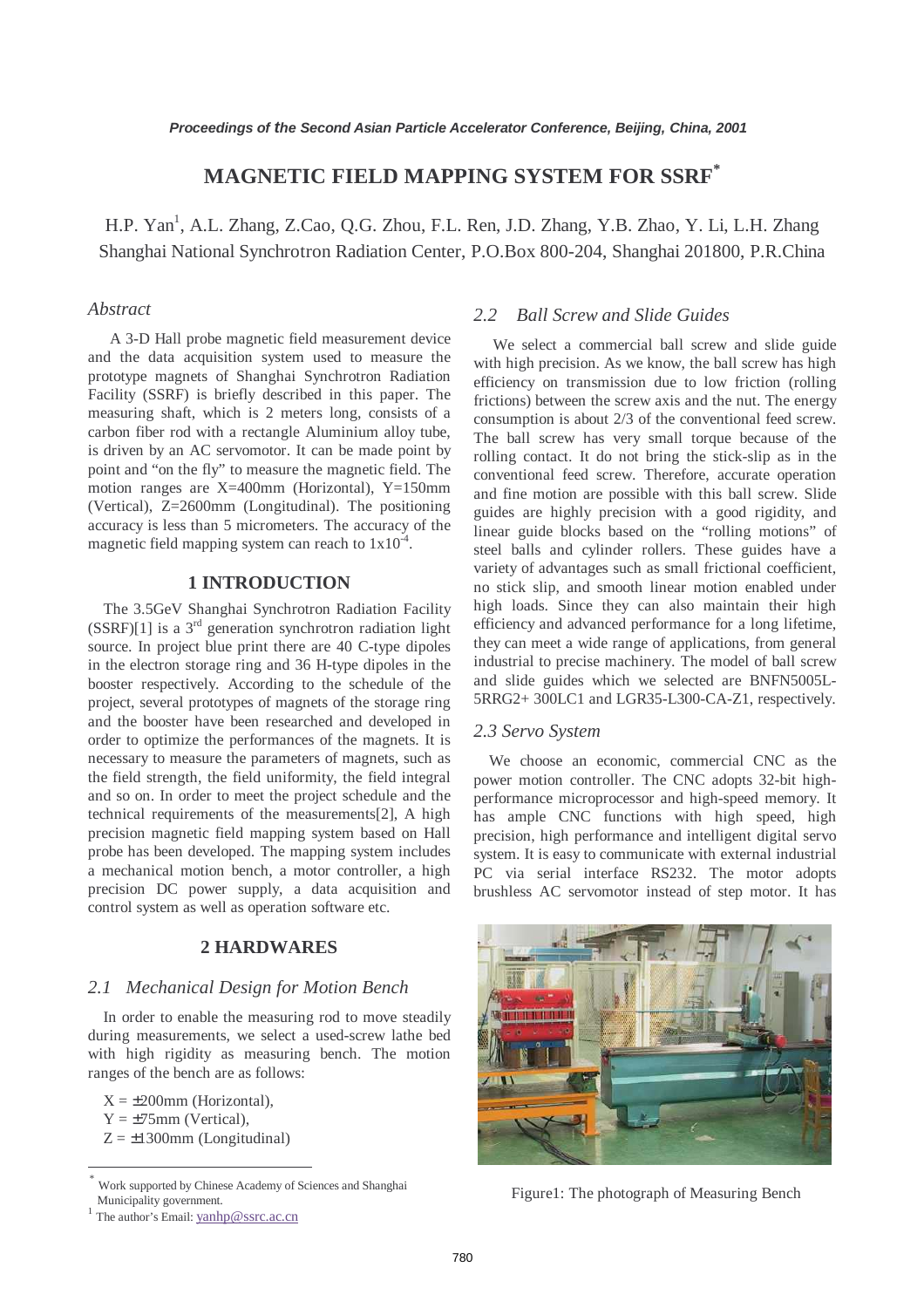many features such as running smoothly, low noise, high load capacity and high torque etc. A high-reliability pulse encoder is used inside the motor. The resolution of encoder is 8192/rev. The nominal longitudinal velocity is 1m/minute during in the measurements is selected.

### *2.4 DC Power Supply*

The specifications of the power supply are as follows:

| Danfysik 853T                            |
|------------------------------------------|
| 1000A                                    |
| 50V                                      |
| 3 <sub>ppm</sub>                         |
| RS232/422 and IEEE488                    |
| $1.1 \times 0.61 \times 1.8 \text{ m}^3$ |
| ~100Kg                                   |
|                                          |

# *2.5 Hall Probe*

The Hall probe system is designed to measure the magnetic field at discrete points in the magnet. The Hall Probe can be scanned in all three linear axes with a resolution of 0.005 mm in the longitudinal and horizontal direction and 0.01 mm in the vertical direction. The Hall probe and Tesla-meter supplied by LakeShore 450 are used. The resolution of Hall probe is 0.05 Gs and the sensitive area is 1.0mm in circular. The probe's response is calibrated against NMR probes in a standard dipole magnet. Only the vertical (Y) component  $B<sub>y</sub>$  is mapped with the Hall probe system. Field maps are taken in the media plane (y=0) at  $X=0$ ,  $\pm 10$ ,  $\pm 20$ , ±30mm.

#### *2.6 Measuring Rod Design*

To ensure the measuring rod with higher rigidity, the lowest sag and no falter during the measurement, a carbon fiber rob combine several piece of rectangular aluminium alloy tube and they have different cross section is used. The Hall probe is throughout the centre of the rod. The sketch of the measuring rod is shown in Figure 2.



Figure 2: The sketch of the measuring rod

# **3 SOFTWARES**

#### *3.1 Control and Data Acquisition System*

An Industrial PC is used in this system. It communicates with the CNC via a RS232 to control the measuring bench to move, and then interface with the Hall Tesla-meter and DMM (HP34970A) via GPIB to read data, such as the field strength, the magnet current from DCCT, the temperature of magnet and press of cooling water for magnet and power supply etc. The Hall probe is normally oriented to measure vertical magnetic fields as required. The probe moves to the desired location and then takes the data once it stops. The time taken for a 1.2 meters long range with a reading every 5 mm is approximately 28 minutes (less than 3s per point). The raw data is logged to a hard disk. A hardcopy output summarizing the field parameters is produced for each magnet. The block diagram of control and data acquisition system is shown in Fig. 3.



Figure 3: The block diagram of control and data

# *3.2 Operator Interface*

The system is fully automatic. The data acquisition and the instrument commands are controlled by a local Industrial PC through the software called HP Vee based on a commercial software package. HP Vee is a visual programming language for developing programs in instrument control and data acquisition. We can easily create a visual program by linking together functional objects to form a block diagram. The function of the program is similar to that of NI LabView.

The visible parts of the control system and data acquisition are the operator interface, i.e. the consoles and the displays. A highly resolution colour control panel provides a friendly communication for the operator. The